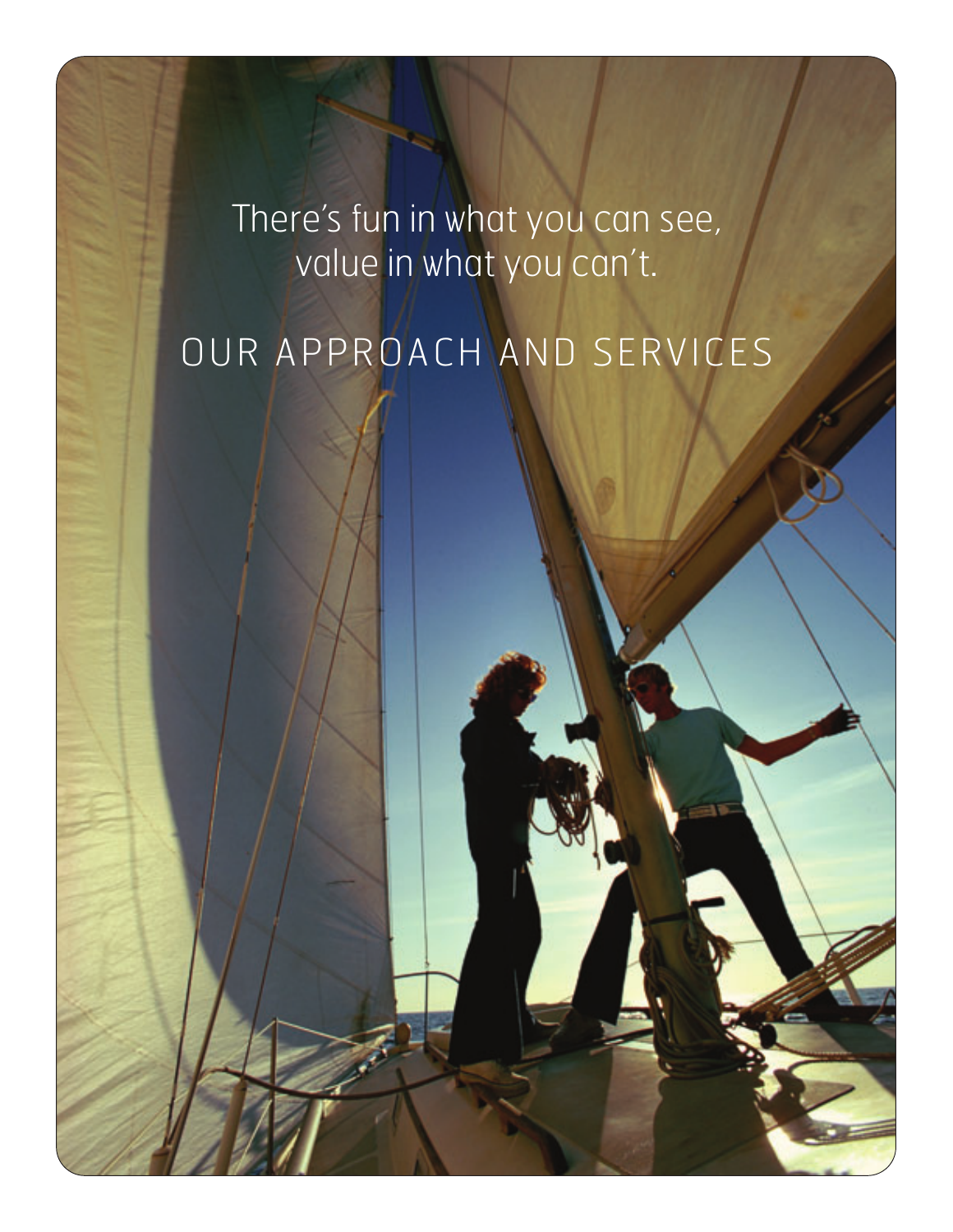

A proven approach to developing your people and your organization

There's no shortage of people who claim to deliver team-building and organizational development programs. Flip through your local phone book or punch up a quick web search and you'll find an assortment of groups all competing for the money businesses invest in their people. Fact is, you'll find more of these groups as training continues to prove its value by reducing the costs of attracting, developing and retaining good people.

But we're convinced, and so are our clients, that when it comes to getting the kind of training, leadership and organizational development services that make a lasting, positive difference to your organization, the list of qualified providers shrinks. Our clients will tell you that, when it comes to sustainable return on investment, there is really only one choice. And, OWLS is it.

The services we deliver span the experiential learning universe. We can help you by designing programs that develop the leadership potential of individuals and teams, improve communication and performance, enhance corporate cultures and reduce employee turnover. Programs that develop the ability of your people to set goals, solve problems and motivate them to manage change and strengthen relationships. We don't just help your people learn to think outside the box. We teach them to get up on top of the box, look around and discover new things about themselves, new solutions to challenges.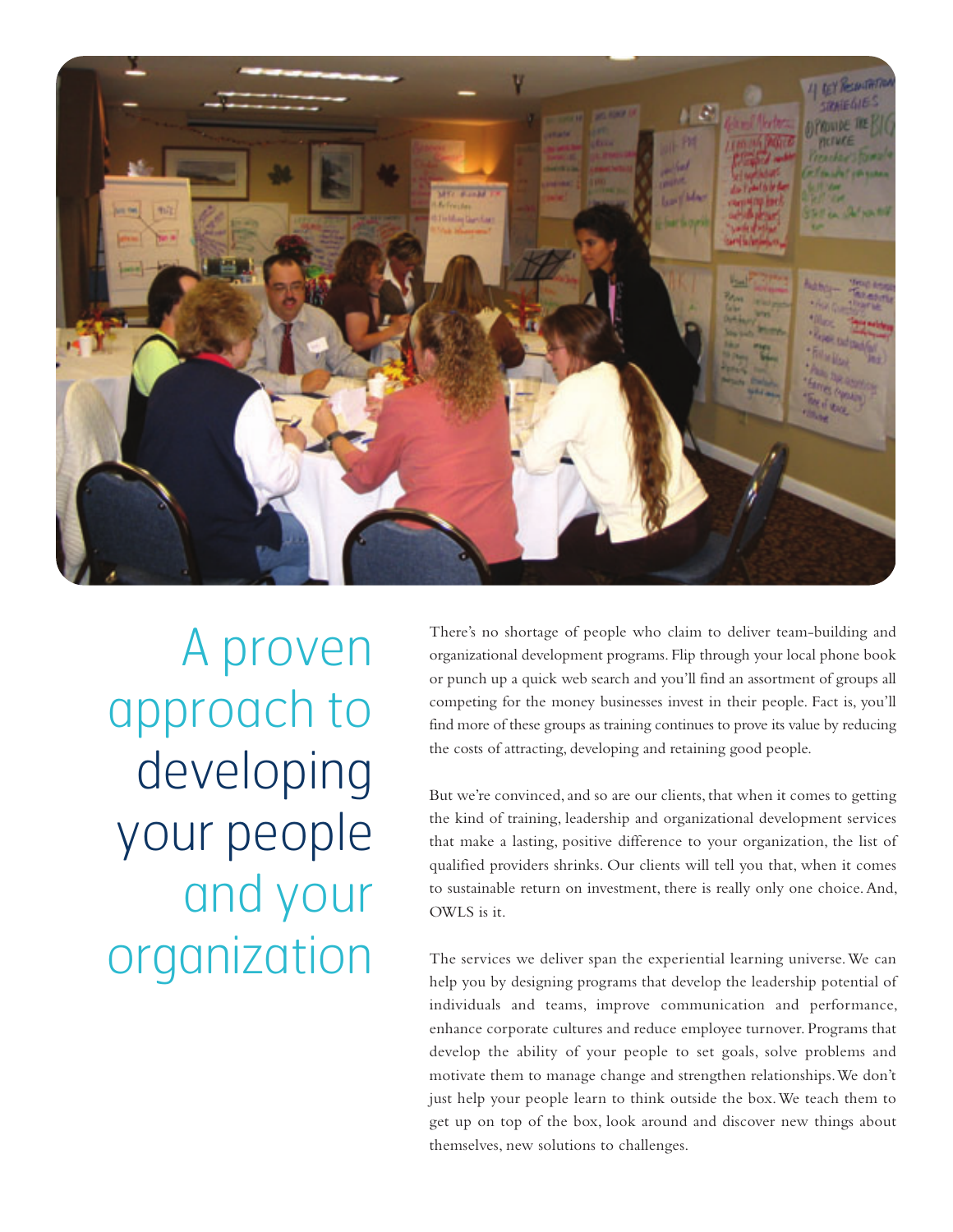"In a world where most people would rather sell you what they have rather than what you need, it's hard to find a company willing to listen with real depth. But we've made it a point to make that kind of deep listening our specialty." —Erik Henyon, CEO, OWLS

#### Customizing for better results

When organizations come to us for the first time, it's often because they've heard good things about us from one of our clients. So, conversations often start out with a prospective client saying something like, "Hey, I heard great things about the ropes course you did for KMG. We want you to do that for us, too."

When we hear you say that kind of thing, we'll just thank you for the compliment and tactfully redirect the conversation back to the process of getting to know you and your organization. You see, we won't sell you an off-the-shelf program. Programs that have worked for one company and one situation won't work for every company and every situation. Every program we design and facilitate is as unique as the client we're serving. One company's ropes course may turn out to be another company's team building dinner, cardboard regatta, organizational assessment, personality and behavioral evaluation or some combination.

### Following-up is part of being a dedicated, long-term partner

Training companies that are event driven disappear once your program is over. Unfortunately, so do the results of their programs. Our programs offer more. Every program we design continues to serve you down the road because of our follow-up process. It's a process that allows us to pinpoint exactly what has been learned during the program and then helps you translate that knowledge from the activity to the real world, back within your organization and culture.

Our follow-up system includes check-in procedures at key periods after your event to make sure the experience is being fully integrated into business-as-usual and is delivering the results you expect. We use follow-up surveys, interviews and group and individual sessions to gather information about how well what was learned is being applied. Then, the lead facilitator for your program works with our program consultants to identify areas that need to be tweaked or reinforced. Only then do we design and recommend the most useful next steps to your ongoing training, leadership and organizational development program. Giving you better results is an ongoing process of assessment and follow-up that continuously nurtures the abilities of your people.



## OUR SERVICES

Leadership Development

Team Building

Behavioral Assessments

Executive Coaching

## Ropes Courses

Health and Wellness Retreat Activities

See our website for more details: www.owlsinc.com